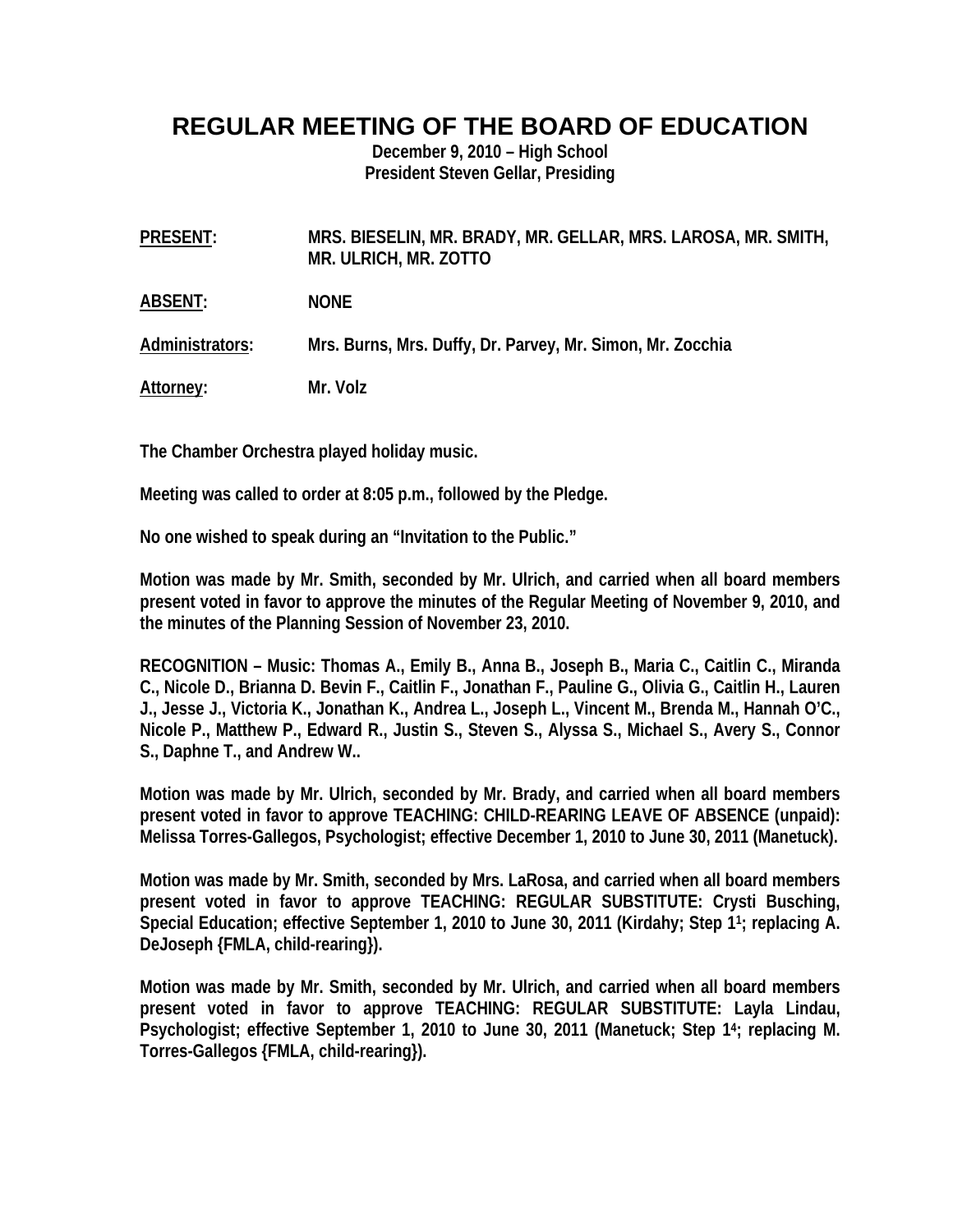**Page 2 Regular Meeting December 9, 2010** 

**Motion was made by Mr. Brady, seconded by Mr. Ulrich, and carried when all board members present voted in favor to approve TEACHING: PART-TIME APPOINTMENT: Jeremy Johnson, Reading (.4); effective December 6, 2010 to June 30, 2011 (Paul J. Bellew; Step 14; {pro-rated at .4}).** 

**Motion was made by Mr. Ulrich, seconded by Mrs. LaRosa, and carried when all board members present voted in favor to approve TEACHING: PROBATIONARY APPOINTMENT: Ashley Warren, Special Education; effective January 3, 2011 to January 2, 2014 (Manetuck; Step 11; replacing J. Schaefer {retired}).** 

**Motion was made by Mr. Zotto, seconded by Mr. Ulrich, and carried when all board members present voted in favor to approve TEACHING: CHILD-REARING LEAVE OF ABSENCE (unpaid) (Pursuant to the Family and Medical Leave Act of 1993 – 12-week continuous medical coverage): Virginia Mullins, School Counselor; effective December 9, 2010 – March 16, 2011 (High School).** 

**Motion was made by Mr. Smith, seconded by Mr. Ulrich, and carried when all board members present voted in favor to approve OTHER: MENTOR PROGRAM 2010 – 2011 SCHOOL YEAR: Mentor (\$1,000 stipend (pro-rated): Frank Sblendorio (Crysti Busching / Kirdahy).** 

**Motion was made by Mr. Ulrich, seconded by Mr. Brady, and carried when all board members present voted in favor to approve OTHER: SUBSTITUTE TEACHER (\$100 per diem): Caitlyn Allen, effective December 10, 2010; Danielle Benvenuto, effective December 3, 2010; Christine Calabrese, effective December 10, 2010; Colleen Curran, effective December 10, 2010; Robert Cuccaro, effective December 10, 2010; Jessica D'Angelo, effective December 10, 2010; Nina Ehrlinger, effective December 10, 2010; Diana Farber, effective December 3, 2010; Justin Golino, effective December 10, 2010; Christine Hoerning, effective December 10, 2010; Amy Komoroski, effective December 3, 2010; Julie McGuinness, effective December 10, 2010; Michelle Nardella, effective December 10, 2010; Patricia Stuart, effective December 10, 2010; Nancy Walton, effective December 10, 2010.** 

**CURRICULUM UPDATE: Motion was made by Mrs. LaRosa, seconded by Mr. Smith, and carried when all board members present voted in favor to approve the following completed curriculum development projects: ELA 5M, Math 5. Motion was made by Mrs. LaRosa, seconded by Mr. Brady, and carried when all board members present voted in favor to approve the following completed curriculum development projects: Advanced Algebra; American Sign Language 2, 3, 4; Spanish Film Studies; Home and Careers (Lifeskills); Technology (Lifeskills).** 

**REPORT OF BOARD COMMITTEES: Mr. Smith reported on the Finance Committee meeting of 12/7/10. The Policy Committee did not meet; however, a Second Reading was held for the following policies: Policy # 7110 – Attendance, Policy # 7111 – Class Attendance and Grading, Policy # 7223 – Graduation Exercises, Policy # 5510 – Accounting of Funds. Copies of all**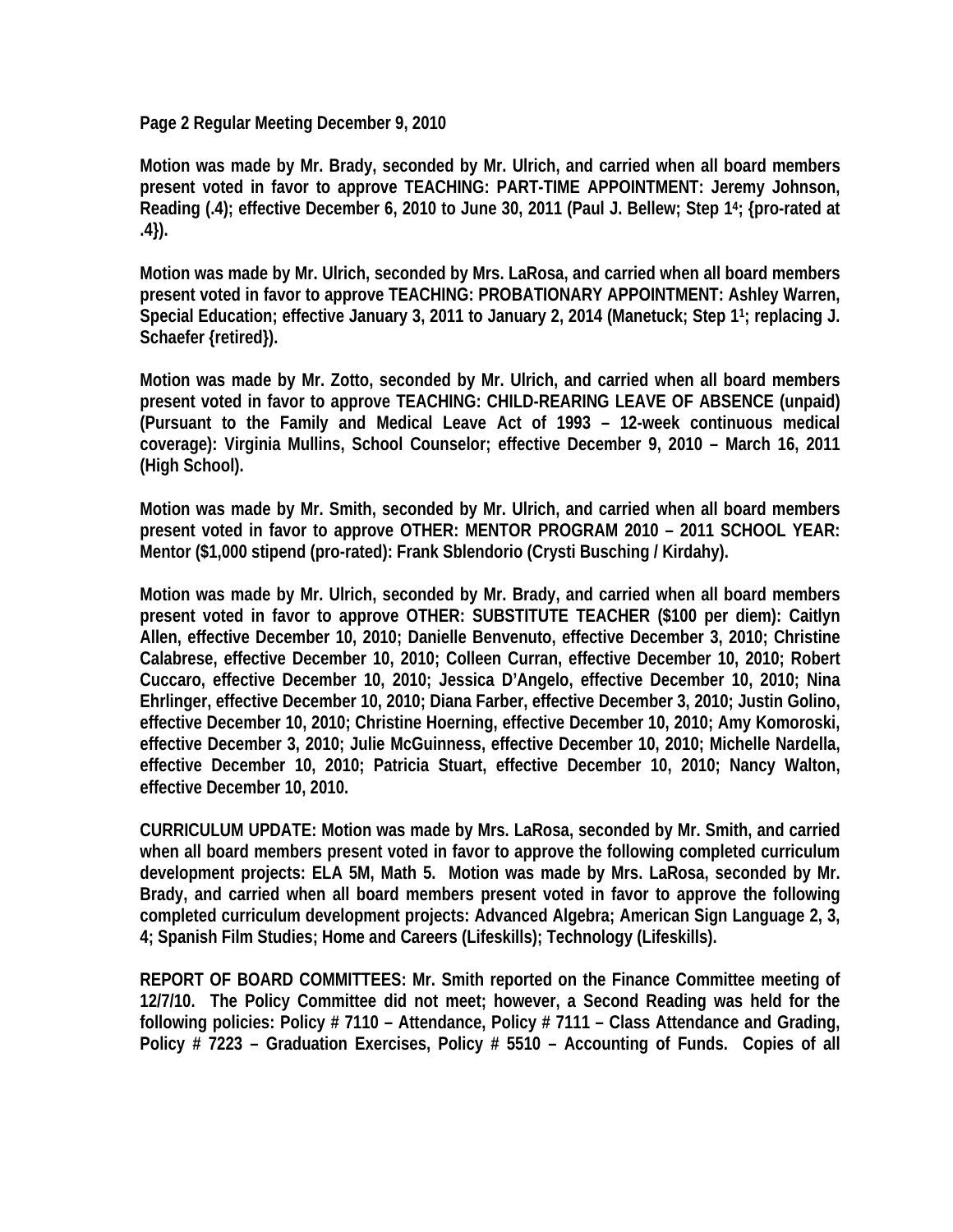**Page 3 Regular Meeting December 9, 2010** 

**policies were made available to the public. Motion was made by Mr. Ulrich, seconded by Mr. Brady, and carried when all board members present voted in favor to adopt the policies. Mr. Brady reported on the Buildings and Grounds Committee meeting of 12/7/10. Mr. Gellar reported on the Audit Committee meeting of 11/23/10. Mrs. LaRosa reported on the Education Committee meeting of 11/23/10. Mrs. LaRosa reported on the Committee on Special Education/Preschool Special Education meeting of 12/9/10 and recommendations re: classification/placement/I.E.P. modifications of students as delineated. Mrs. Bieselin reported on the COMPASS Health and Wellness Committee meeting of 12/6/10. Mr. Smith reported on the Bond/Energy Performance Advisory Committee meeting of 12/7/10.** 

**The following committees did not meet: Policy Committee, School Board/Student Liaison Committee, Public Relations Committee, and Legislative Action Committee.** 

**The Treasurer's Report for October 2010 was presented. Beginning balance as of September 30, 2010 – \$45,078,978.65; ending balance as of October 31, 2010 – \$29,765,939.05.** 

**Motion was made by Mr. Ulrich, seconded by Mrs. Bieselin, and carried when all board members present voted in favor to approve the following budget transfers, as recommended by the Finance Committee: Capital Fund Tran # 2851 – 2859; General Fund Tran # 2854 – 2860.** 

**Motion was made by Mr. Smith, seconded by Mrs. LaRosa, and carried when all board members present voted in favor to approve the following change orders: Ultimate Power, Inc. - #2R for \$14,655.00; Ultimate Power, Inc. - #3R for \$6,573.80; Cooper Power and Lighting Corp. - #3 for \$18,482.84; Cooper Power and Lighting Corp. - #4 for \$9,686.15; Cooper Power and Lighting Corp. - #5 for \$19,555.48.** 

**Motion was made by Mr. Brady, seconded by Mrs. Bieselin, and carried when all board members present voted in favor to declare as surplus, and dispose of as the Business Office sees fit, the following equipment/material: business education textbooks.** 

**Motion was made by Mr. Ulrich, seconded by Mr. Smith, and carried when all board members present voted in favor to approve addendum to BBS Architects and Engineers, PC contract.** 

**Motion was made by Mrs. LaRosa, seconded by Mr. Brady, and carried when all board members present voted in favor to approve amended contract with Top Grade.** 

**Motion was made by Mr. Zotto, seconded by Mr. Smith, and carried when all board members present voted in favor to approve the following health service contract with West Islip UFSD: Deer Park UFSD (St. Cyril and Methodius) 3 students @ \$715.19.** 

**PRESIDENT'S REPORT: Mr. Gellar wished the community a happy holiday.** 

**SUPERINTENDENT'S REPORT: Motion was made by Mr. Ulrich, seconded by Mr. Brady, and carried when all board members present voted in favor to approve corrected 2011-2012 Student/Teacher Calendar.**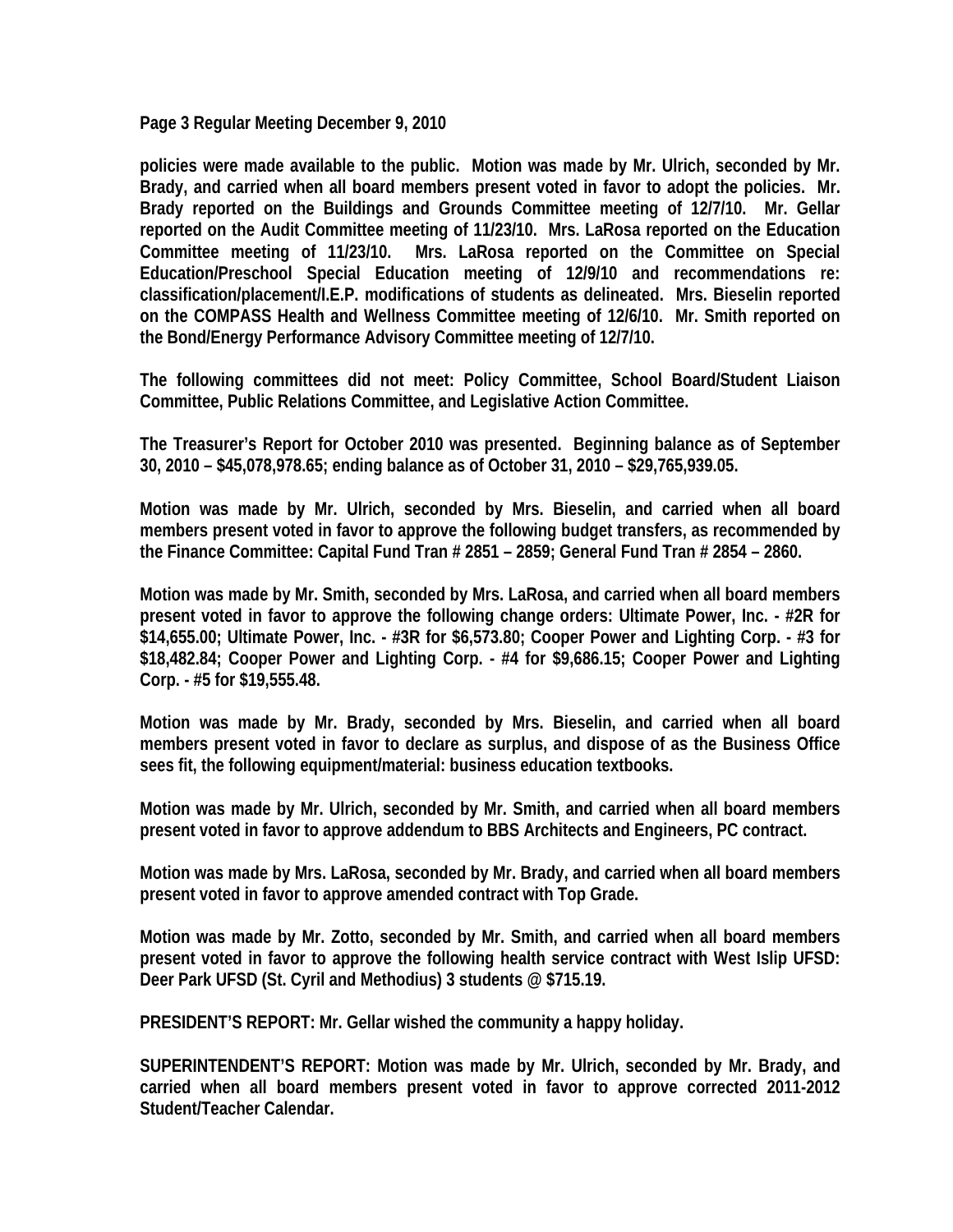**Page 4 Regular Meeting December 9, 2010** 

**Mr. Simon discussed the following agenda items: a preliminary look at the 2011-2012 budget challenges, "The Arts – An Essential Element of a Well-Rounded Education."** 

**OTHER ITEMS FOR BOARD MEMBERS INFORMATION: Mrs. LaRosa thanked PAWS for the fundraiser at Barnes and Noble. Mrs. LaRosa also stated that February 4 will be established as Lionheart Day.** 

**One resident wished to speak during an "Invitation to the Public." Subject of concern has been recorded in the public participation log.** 

**Motion was made by Mr. Ulrich, seconded by Mrs. Bieselin, and carried when all board members present voted in favor to adjourn to Executive Session at 9:09 p.m. for the purpose of discussing personnel, negotiations, and/or litigation.** 

**Meeting reconvened at 10:29 p.m. on motion by Mr. Smith, seconded by Mrs. Bieselin, and carried when all board members present voted in favor.** 

**Motion was made by Mr. Smith, seconded by Mrs. Bieselin, and carried when all board members present voted in favor, except for Mrs. LaRosa who abstained, to approve ALTERNATIVE SCHOOL FACULTY: COUNSELOR: Virginia Mullins, effective January 3, 2011.** 

**Meeting adjourned at 10:30 p.m. on motion by Mr. Ulrich, seconded by Mr. Brady, and carried when all board members present voted in favor.** 

 **Respectfully submitted by** 

 **Nicole M. Schiano District Clerk** 

**All correspondence, reports, or related materials referred to in these minutes are on file in the District Office.**